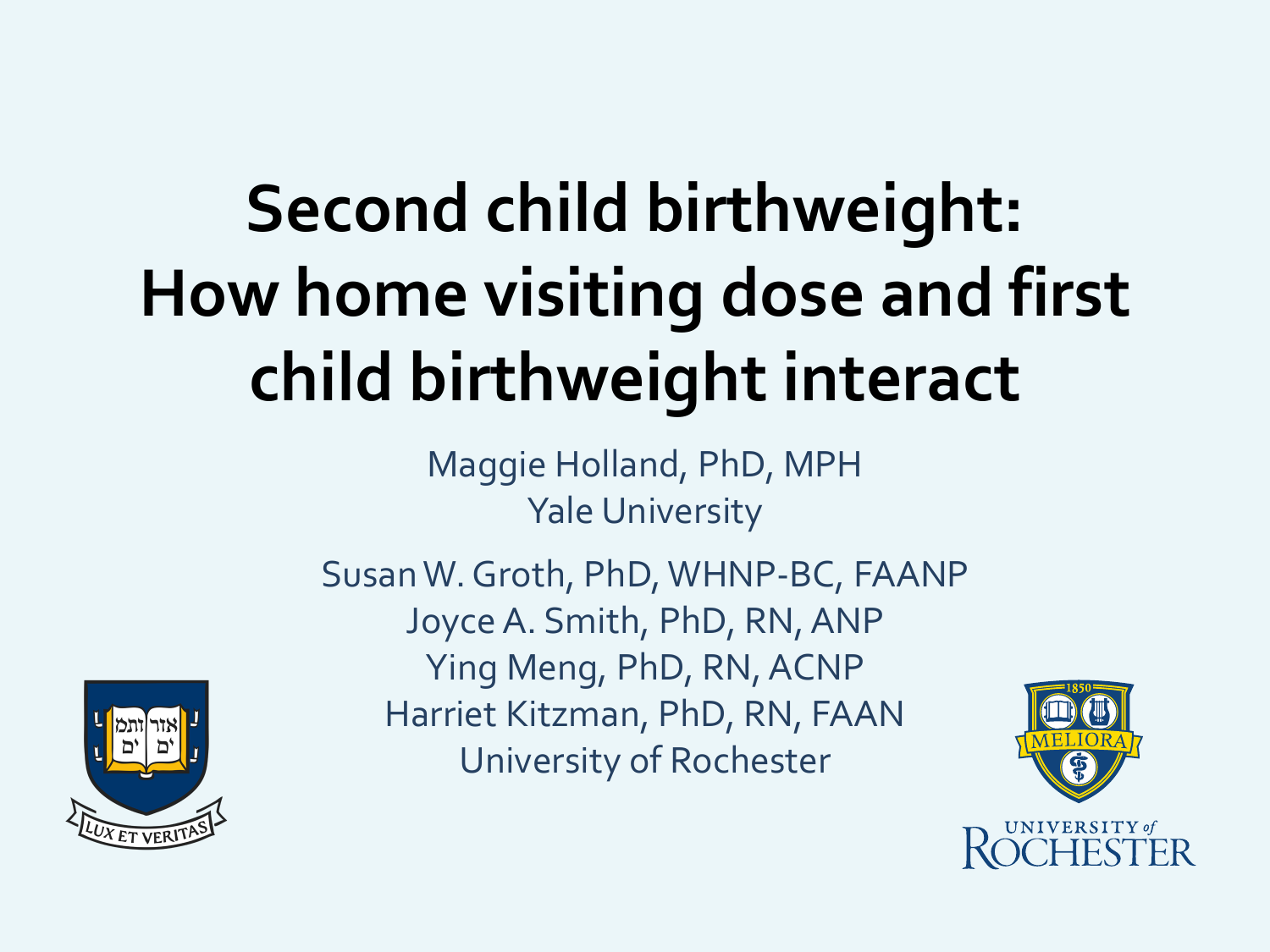# Introduction & Background

- Home visiting often targets first-time mothers
- Birth outcomes have limited evidence of improvement with home visiting
- Birthweight
	- Associated with a variety of later risk for the child
	- Previously found reduced risk of low birthweight with home visiting -- only for those who had a first child with low birthweight\*

\*Holland ML, Groth SW, Smith JA, Meng Y, Kitzman H. (2018) Low birthweight in second children after nurse home visiting. Journal of Perinatology. 38:1610–1619.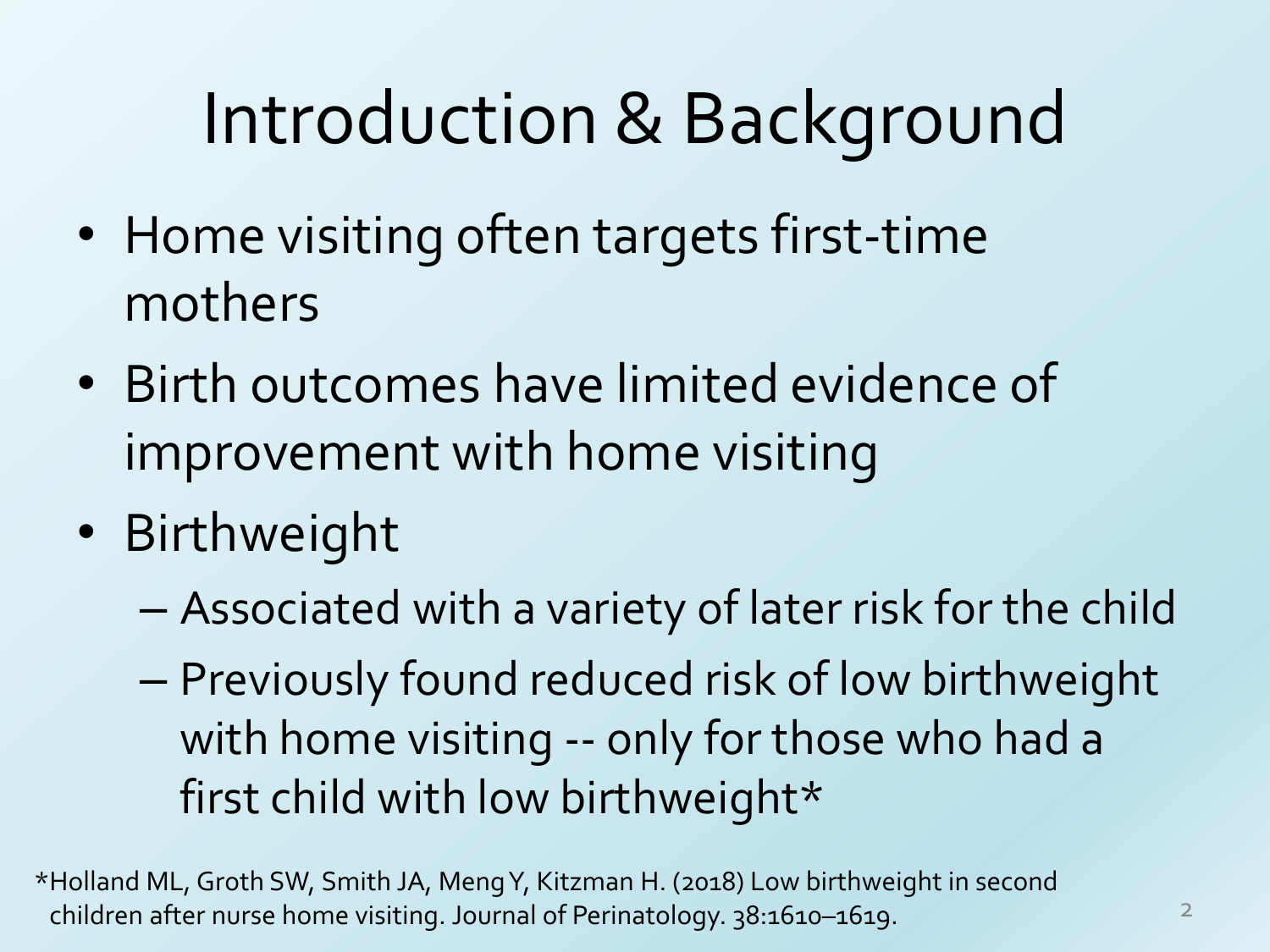# Objectives & Aims

- 1. Determine if the number of visits contributed to birthweight for second children
- 2. Determine if there was an interaction between number of visits and having a previous low birthweight child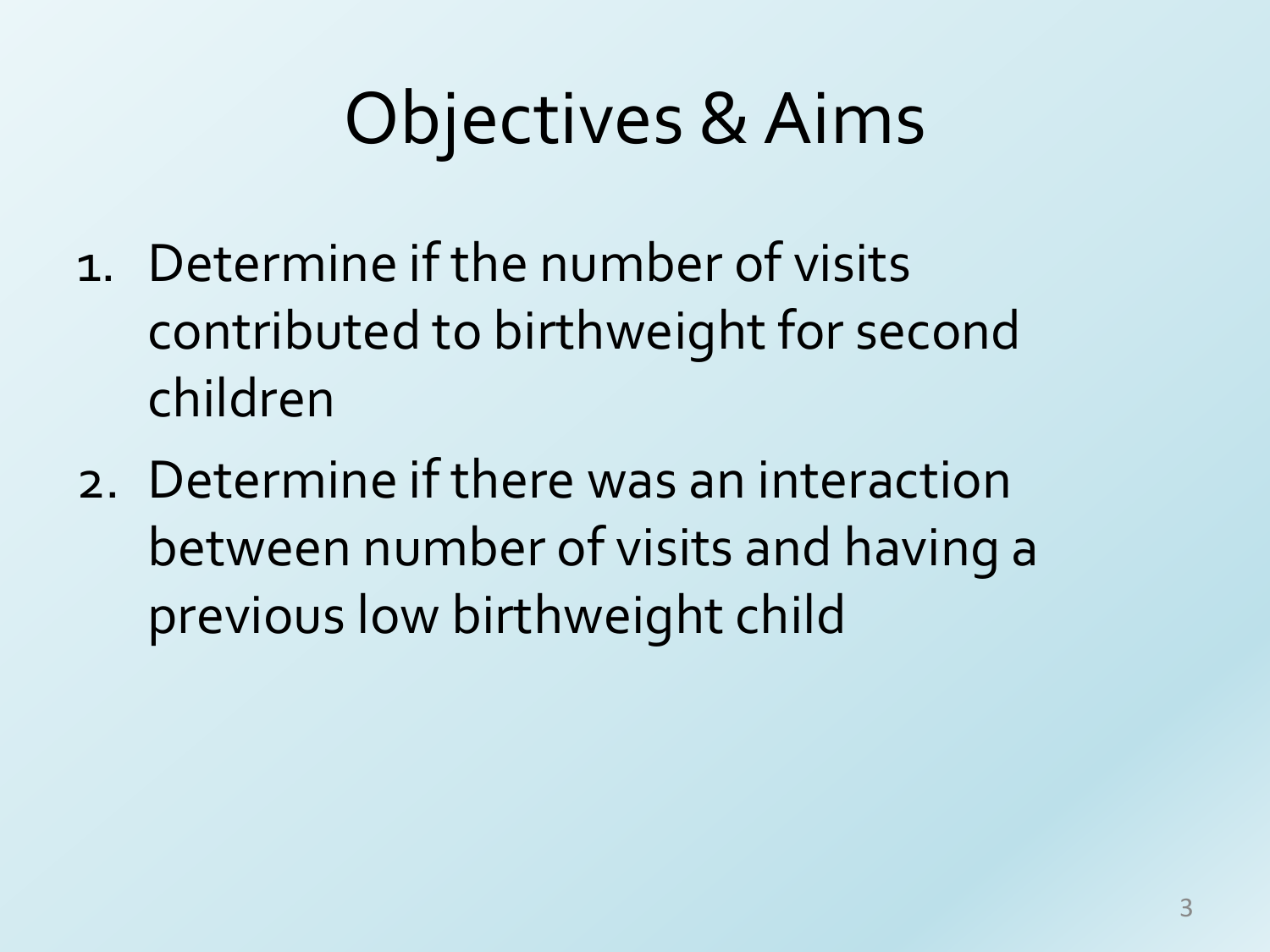# Study Rationale

- Visit dose impacts
	- Engagement in the program
	- Opportunities to gain knowledge and support
- Visit dose impacted by
	- By various factors: client, HV, site
- High risk clients may have greatest benefit from home visiting
	- If previous low birthweight child, may have elevated risk for second low birthweight child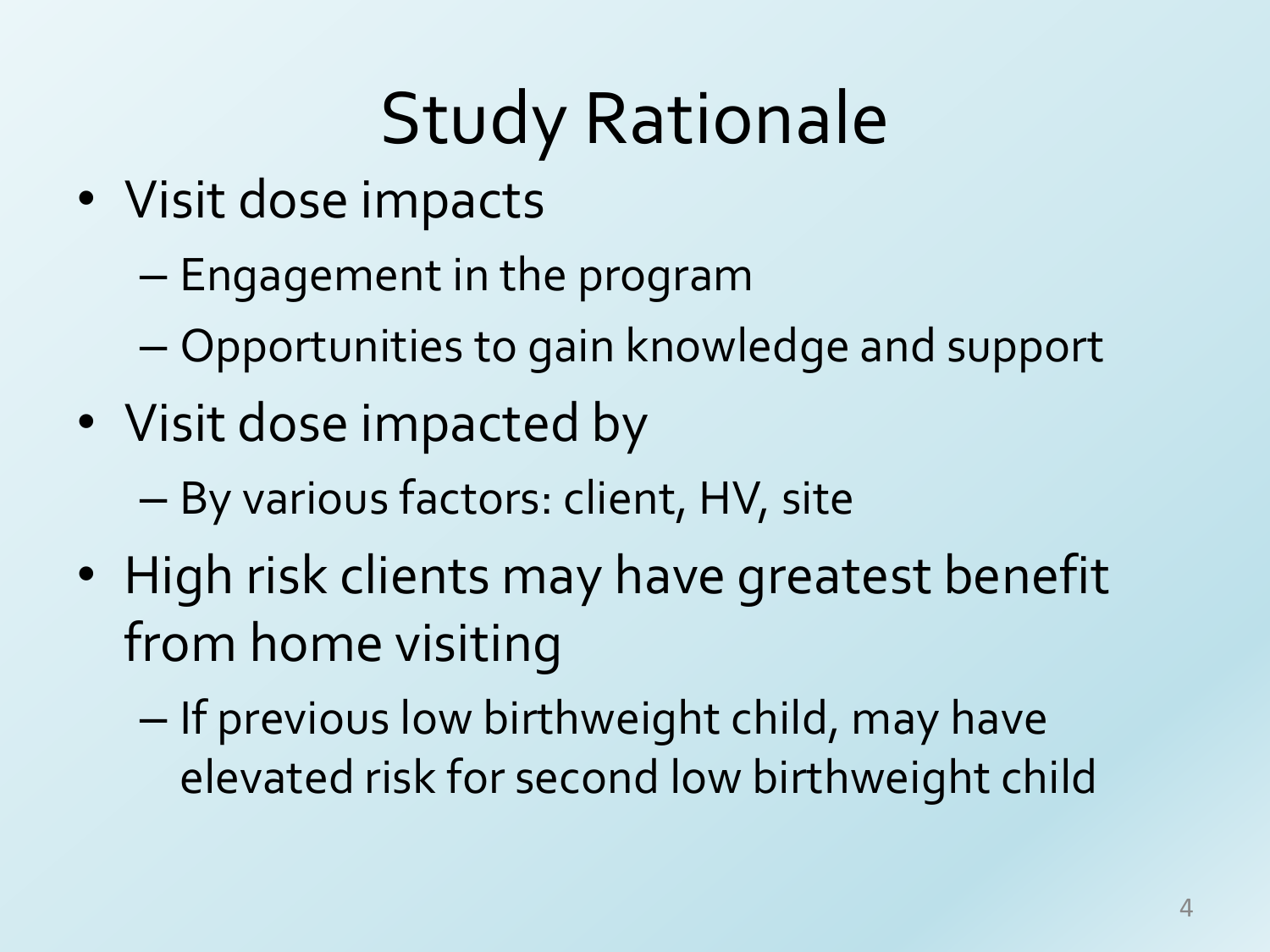#### Methods - data

- Secondary data analysis
- Memphis New Mother's Study
	- One of the trials that led to Nurse-Family Partnership
	- Recruited primiparous pregnant women at clinic serving Medicaid women
- 512 mothers had a second child within 18 years
- Variables
	- Birthweights obtained from birth certificates (dichotomized: < 2500 g vs  $\ge$ )
	- Covariates that were unequal (p<.3) between home visited & control groups were included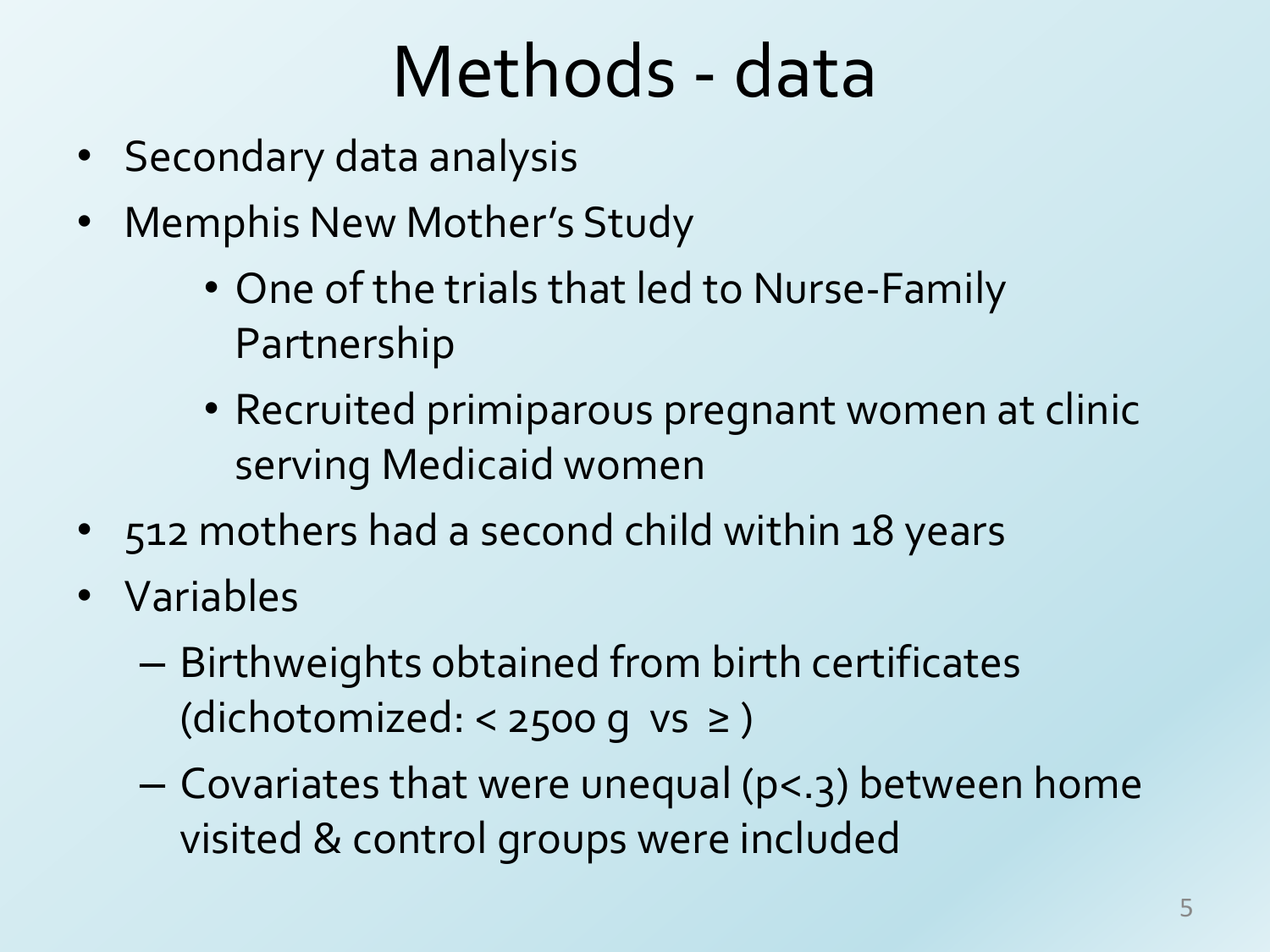### Methods - analysis

- Logistic regression
- Dependent variable – Low birthweight of second child
- Key independent variables
	- Number of visits: total or during pregnancy
	- Low birthweight of first child
	- Number of visits \* Low birthweight of first child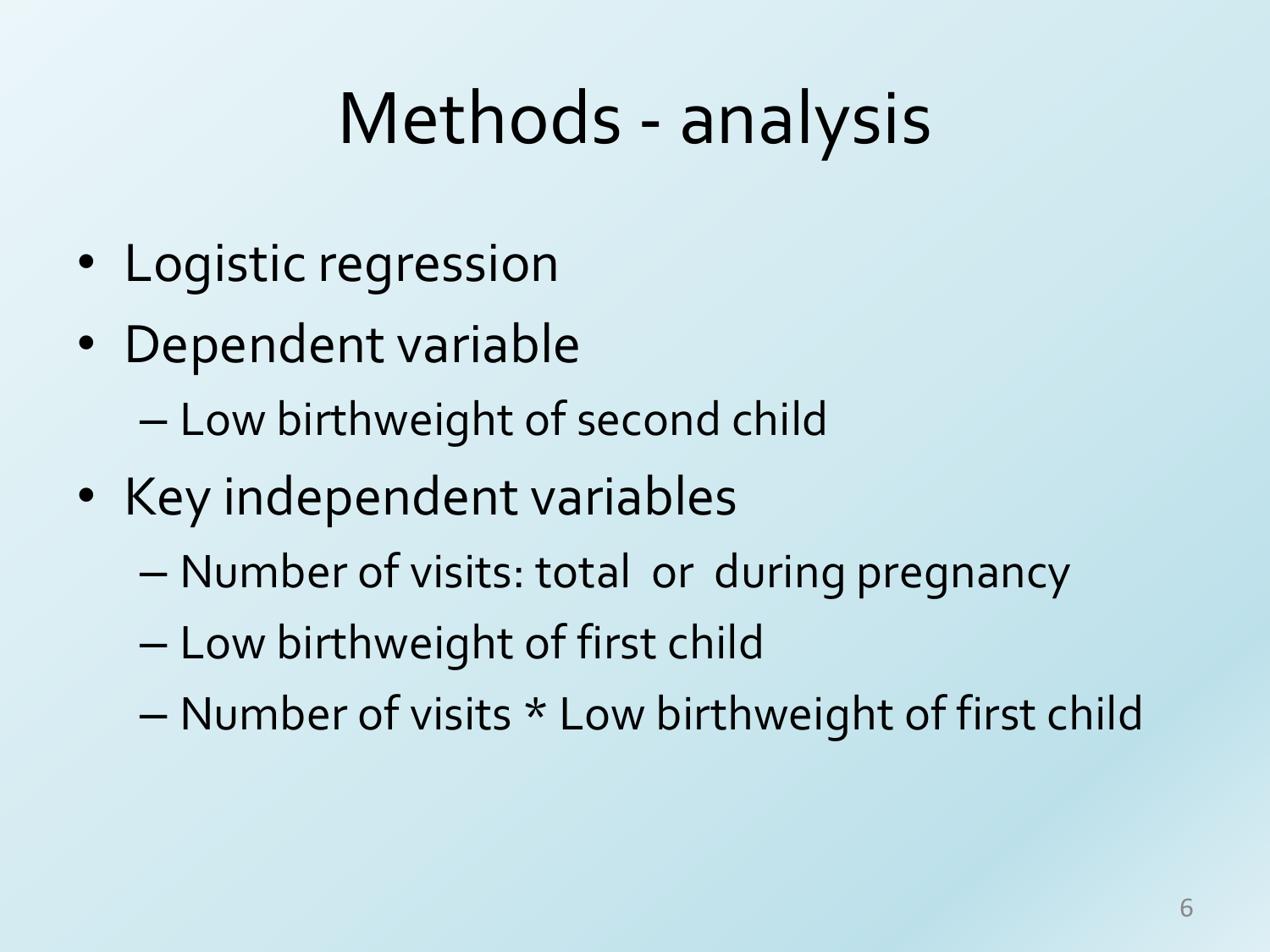### Results

- Sample description
	- 94% African-American
	- Mean age = 17.7 years (range 12 to 29) at intake
	- Mean discretionary income = \$967/year at intake
- Average number of visits
	- 7.8 during pregnancy (75% of recommended)
	- 38 total (67% of recommended)
- Low birthweight
	- First children: 11.7%
	- Second children: 12.8%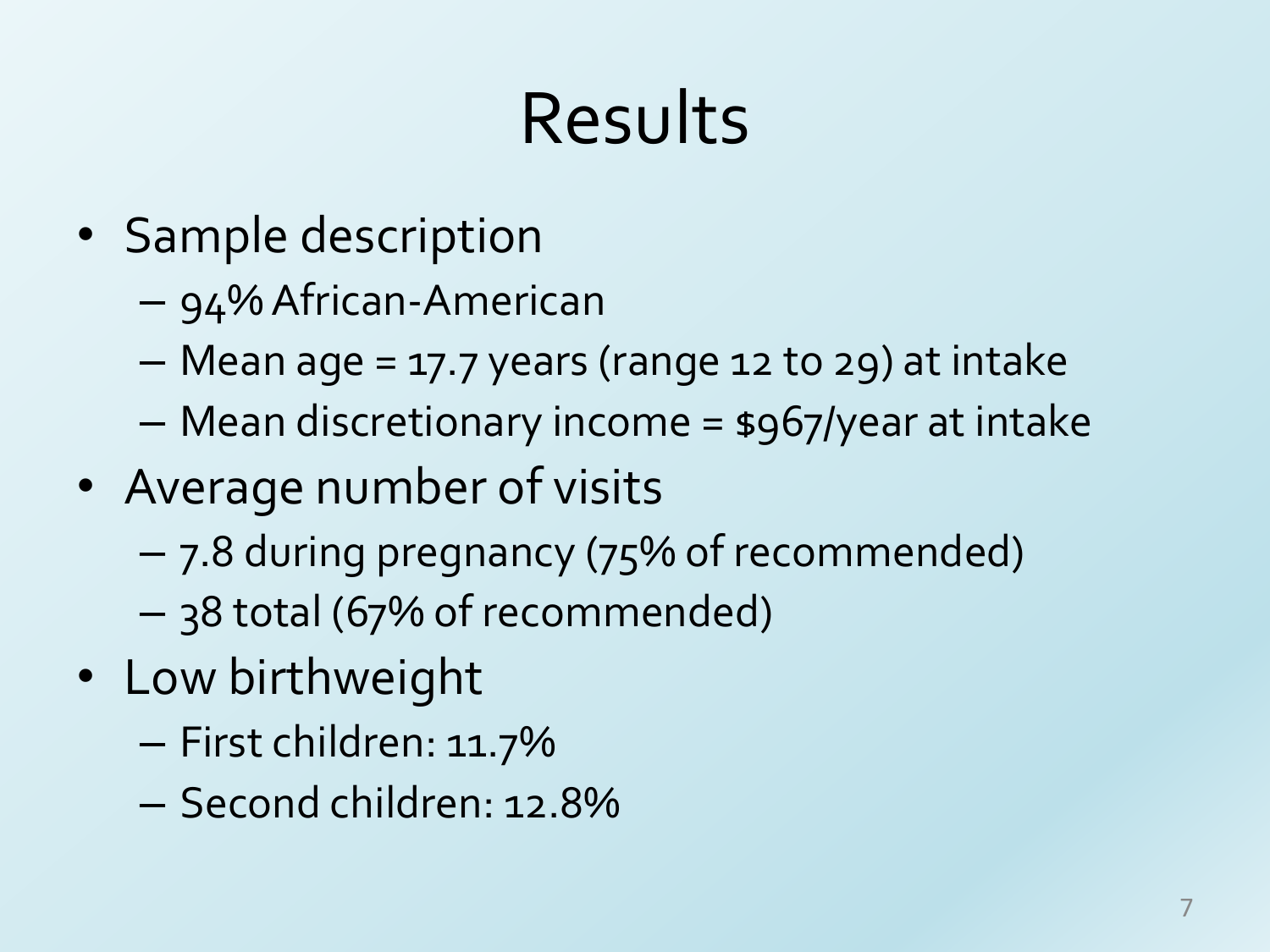#### Results

*Additional results withheld because a manuscript is being prepared for publication*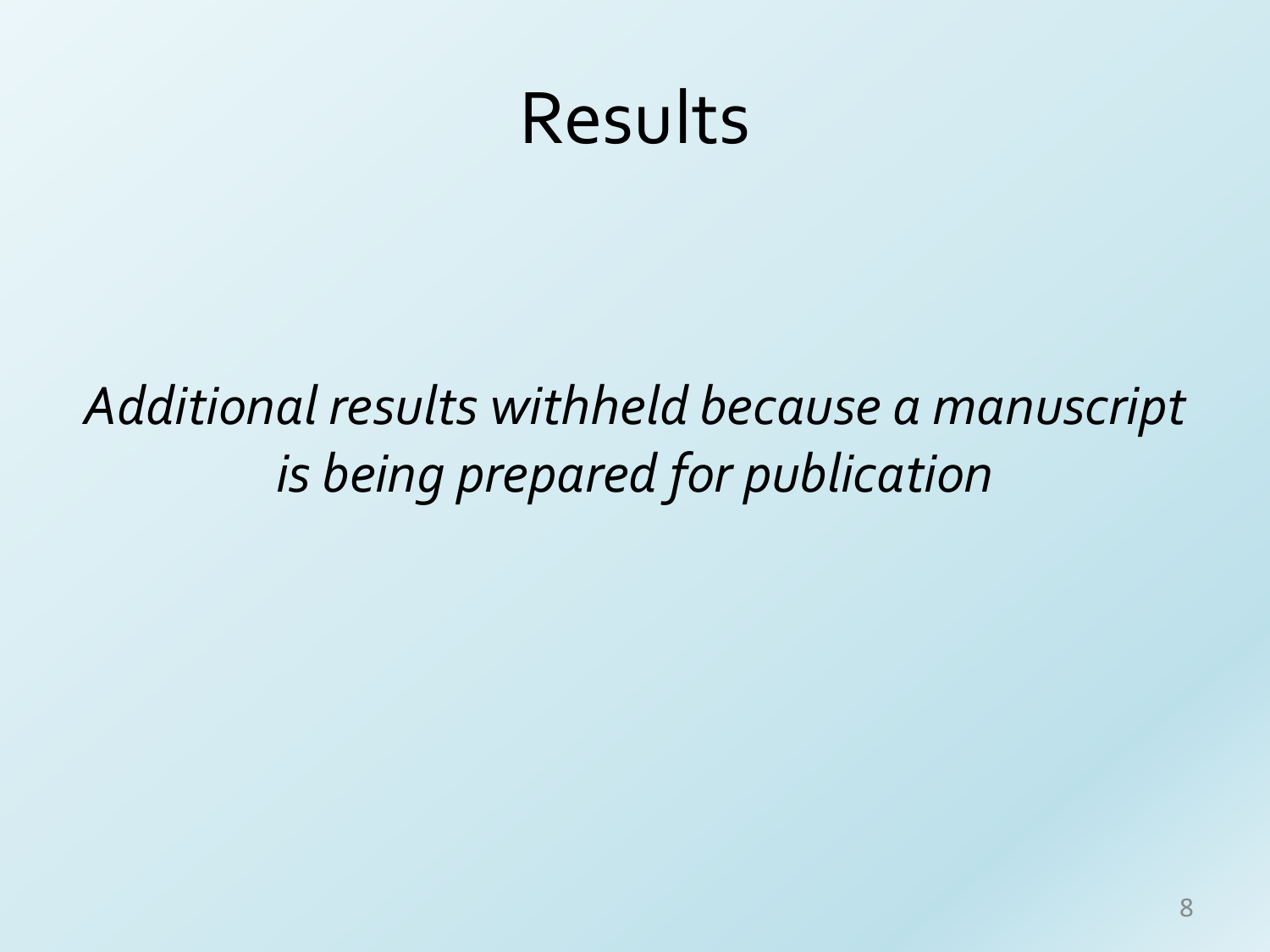# Conclusions

- After a first LBW child, more home visits may reduce the likelihood of a subsequent LBW child
- $\bullet$  # of visits during  $1^{st}$  pregnancy decreases likelihood of LBW in the future
- Possible reasons for interaction
	- Mothers with first LBW child may be more concerned about repeating the experience
	- Risk factors for second LBW may have been identified and home visitor helped address them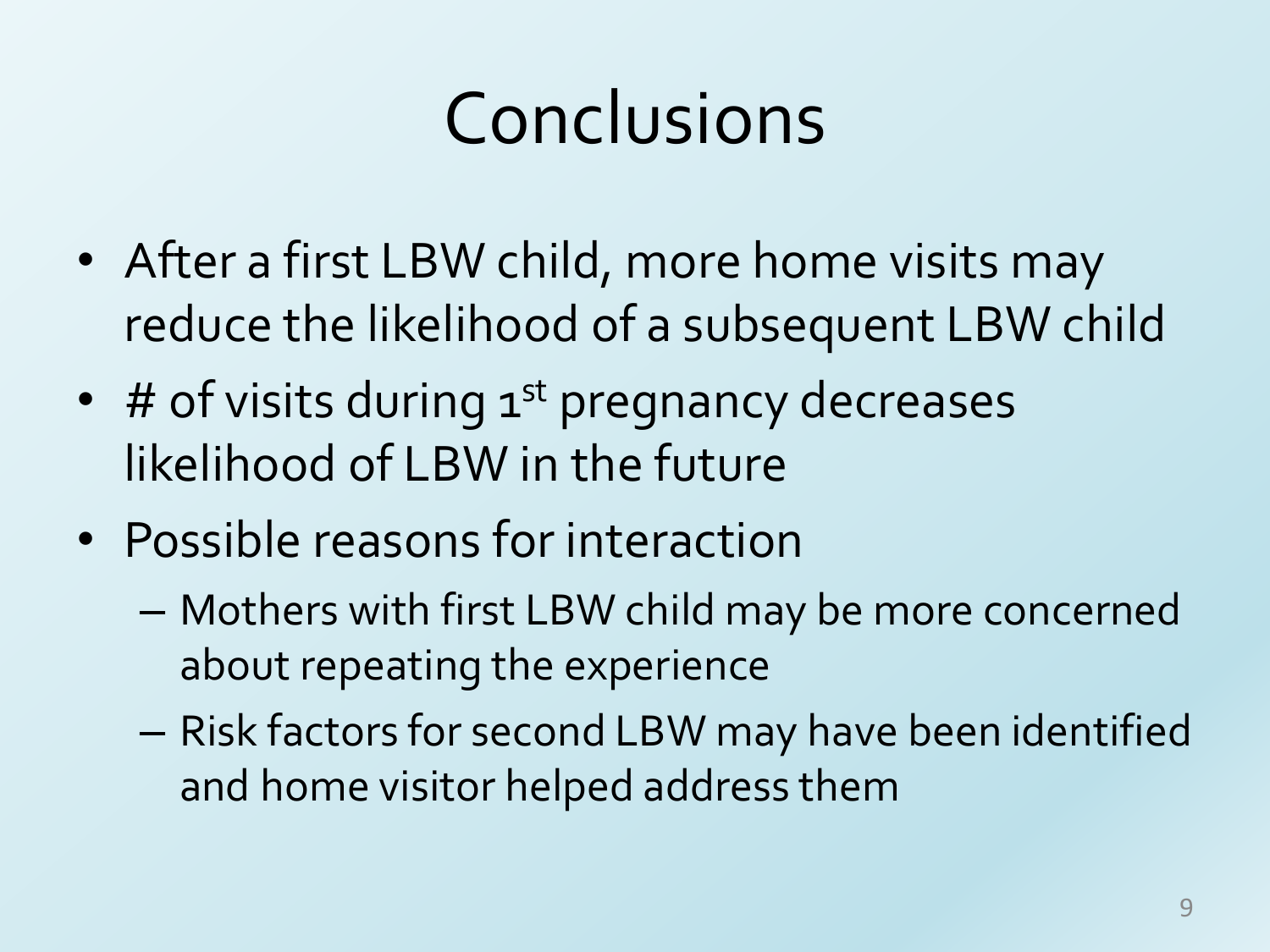# Implications

- Consider targeted interventions for mothers with LBW first children
- Interaction with dose suggests a ceiling effect
	- more visits did not yield additional benefits (for this outcome)
- Next steps
	- Examine in other settings & programs
	- Consider roles of content, relationship, other possible active ingredients during these important visits